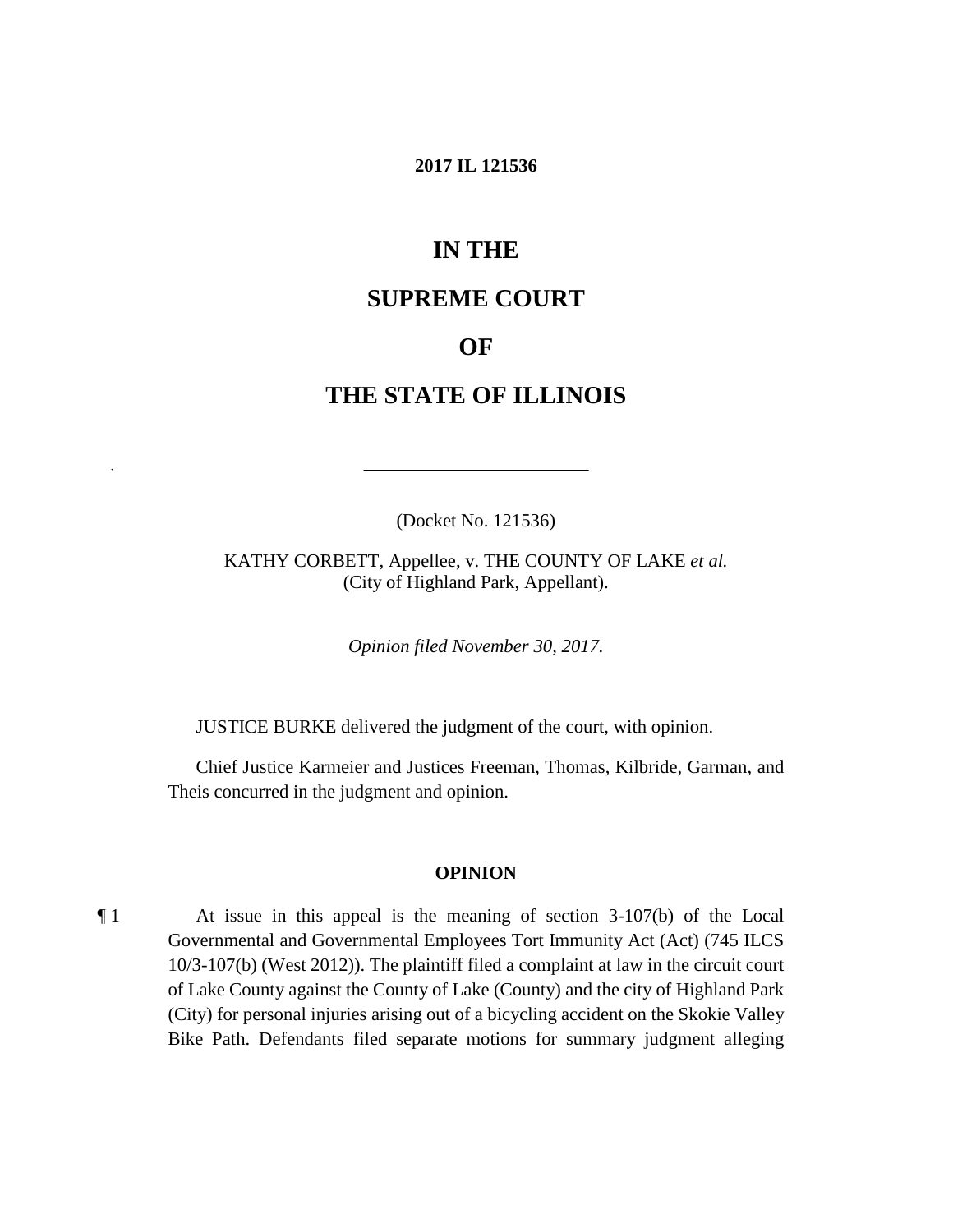various immunities under the Act. The circuit court allowed both motions and entered summary judgment in favor of defendants. Plaintiff appealed the judgment with respect to the City only.

 The appellate court held that the circuit court erred in holding that the Skokie Act. *Id.* 133. Thus, the City could not assert absolute immunity under section ¶ 2 The appellate court reversed the part of the circuit court's judgment pertaining to the City and remanded the cause to the circuit court. 2016 IL App (2d) 160035. Valley Bike Path is a riding "trail" within the meaning of section 3-107(b) of the 3-107(b). *Id.* We affirm the judgment of the appellate court but for different reasons.

### ¶ 3 BACKGROUND

group of other cyclists on the Skokie Valley Bike Path.<sup>1</sup> The group was riding south vegetation were growing up through the asphalt \*\*\*, causing portions of the path to ¶ 4 On August 21, 2013, plaintiff, Kathy Corbett, was riding her bicycle with a on a portion of the path running parallel to Skokie Valley Road (U.S. Route 41), between Park Avenue West and Old Deerfield Road, within the city of Highland Park. Plaintiff alleged that, prior to that date, defendants had been informed of a dangerous condition on that section of the path, in which "weeds and other be broken, bumpy and elevated." Plaintiff alleged that she was thrown off her bicycle while riding over the defective portion of the path, causing her to sustain severe injuries. She alleged that her injuries were proximately caused by the willful and wanton acts or omissions of defendants.

 $\overline{a}$ 

 maintenance agreement, which provided that the City was responsible for routine ¶ 5 According to documents in the record, at the time of plaintiff's accident the County was a party to a recreational lease agreement over the Skokie Valley Bike Path with Commonwealth Edison (ComEd). ComEd was the owner of the right-of-way encompassing the path, and the County was a tenant. Other documents in the record reveal that the County and the City were parties to a maintenance on the portion of the path within the corporate limits of Highland

<sup>&</sup>lt;sup>1</sup>Portions of the record refer to the path as the "Old Skokie Bike Path" or the "Skokie Valley Bikeway."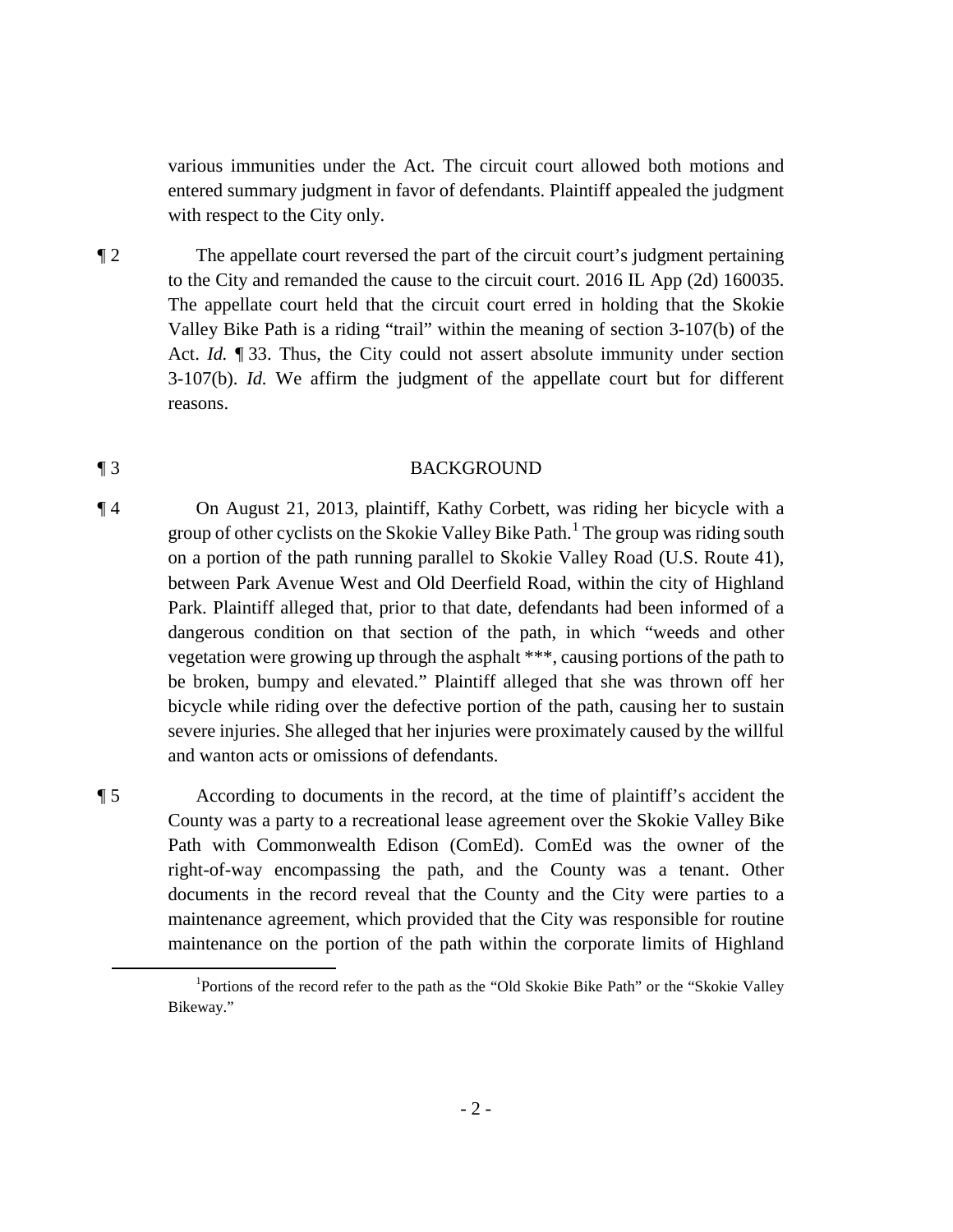Park. According to the agreement, "routine maintenance" included all activities necessary to keep the path in a reasonably safe and serviceable condition for bicycle and pedestrian traffic.

separate motions for summary judgment.<sup>2</sup> Relevant to this appeal, the City asserted in its motion that it was absolutely immune from liability, even for willful and "[n]either a local public entity nor a public employee is liable for an injury caused by a condition of: \*\*\* (b) Any hiking, riding, fishing or hunting trail." 745 ILCS motion. The exhibits included deposition transcripts of plaintiff and other ¶ 6 In its answer to plaintiff's complaint, the City raised various affirmative defenses, including immunity under section 3-107(b) of the Act. Defendants filed wanton conduct, pursuant to section 3-107(b). That section provides, in part: 10/3-107(b) (West 2012). The City attached several exhibits in support of its witnesses.

 grasses. It was separated from residences and commercial businesses and set back from the highway. Plaintiff testified that the group was riding south on the path at a ¶ 7 Plaintiff testified in her deposition that, on the date of the accident, she was riding her bicycle with a group of people with whom she regularly rode. She had previously ridden on the particular stretch of path where the accident occurred. Plaintiff testified that section of the path was surrounded by shrubs and wild speed of 15 to 17 miles per hour as they approached a stop sign at Old Deerfield Road. The rider two places in front of her, Hasan Syed, hit a bump, lost control of his bicycle, and crashed. Plaintiff testified that the rider directly in front of her veered off, but she was not able to do so. Instead, she rode over Syed and flew off her bicycle, landing on the asphalt and sustaining multiple injuries.

 $\overline{a}$ 

 cyclists and walkers for recreational purposes. It had a yellow dividing line on it. ¶ 8 Yves Roubaud testified in his deposition that he was riding with plaintiff and the others on August 21, 2013. He described the path as a bicycle path used by Roubaud testified that the stretch of the path where the accident occurred was separated from residences and commercial businesses and set back from the highway. Roubaud stated that he was riding between Syed and plaintiff when Syed

<sup>&</sup>lt;sup>2</sup> Lake County's motion was uncontested, was not appealed, and is not at issue in these proceedings. The County is not a party to the appeal before this court.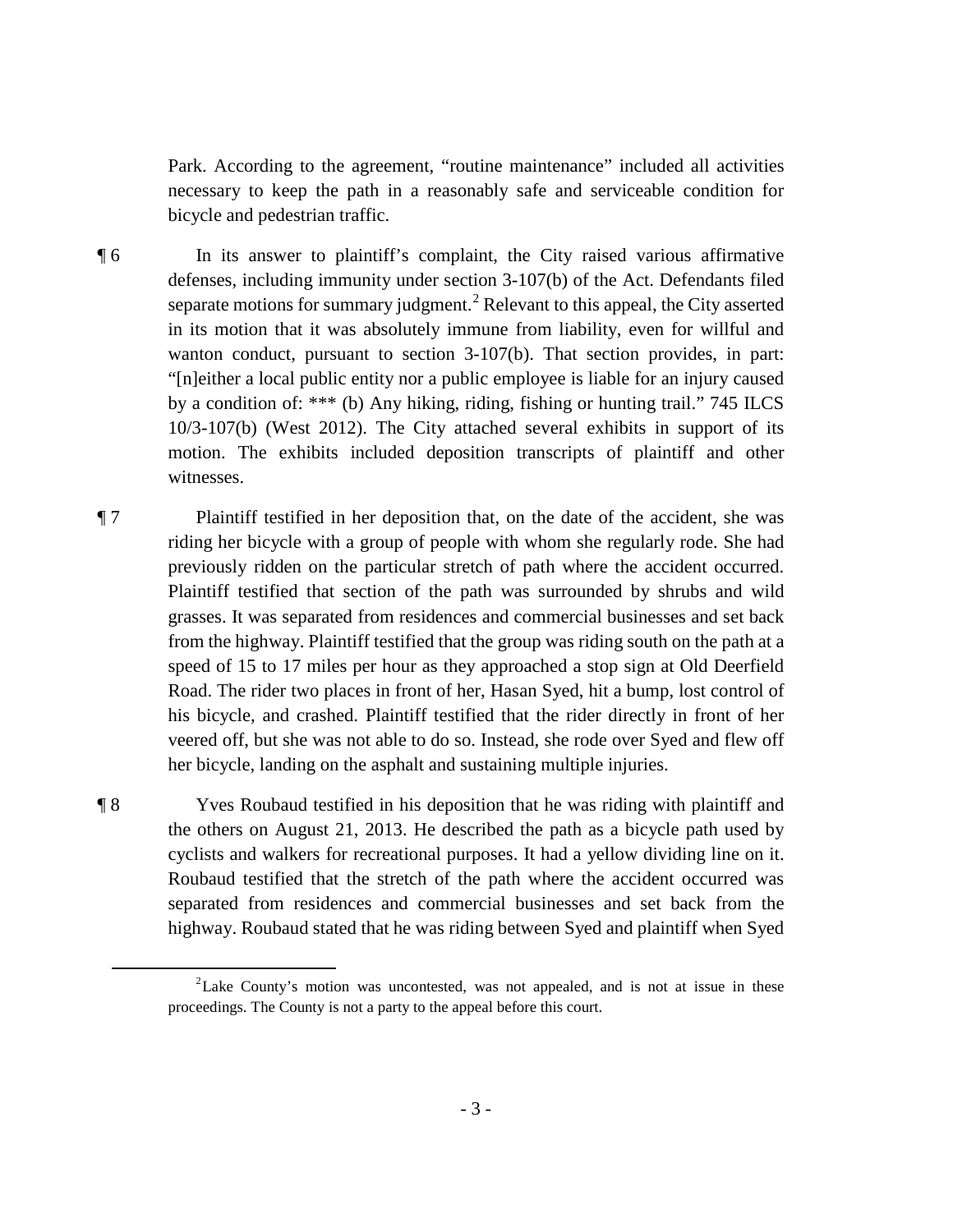ground, moaning in pain. fell to the ground. Roubaud stated that he swerved to the left and rolled over Syed's leg but did not fall down. He then turned around and saw plaintiff lying on the

- bicyclists riding at slow speeds and for walkers. He stated that the path was not **The state in pair is in pair in pair in pair is expected** that the path was used for recreational intended to be used by professional riders but was "just for fun." Syed stated that the path had shrubs on both sides. Syed testified consistently with plaintiff and Roubaud regarding the events surrounding plaintiff's accident.
- ¶ 10 John Stevens testified in his deposition that he was riding with plaintiff and the others on August 21, 2013. He described the path as approximately six feet wide, paved with asphalt, and "lined by some type of growth most of the way, whether hedges or bushes." He stated that the path was not connected to any particular park. He also testified that the path was separated from commercial businesses and from traffic other than bicycles, walkers, and runners.
- ¶ 11 In her response to the City's motion for summary judgment, plaintiff argued city rather than a forest or mountainous region. Plaintiff attached her affidavit, in that the path is not a "riding trail" under section 3-107(b) of the Act because it is paved and runs through a busy, developed commercial and industrial area of the which she averred that she was familiar with the exact location on the path where the incident occurred, having ridden her bicycle through the area many times. She also attached photographs in support of her statements describing the path.
- businesses, parking lots, and buildings abutting both sides of the path. Many of the busy city street with motor vehicles regularly crossing the path. As bicyclists ¶ 12 Plaintiff alleged the following facts. The path is not located in a wooded, natural scenic area. The path passes by a city park called Buckthorn Park. At the specific location where the accident occurred, there are commercial and industrial businesses have cyclone fences that are adjacent to the path. Behind these fences are stacks of industrial materials such as pipes and cement blocks. There are some large bushes and grass but no trees present in the area where the incident occurred. Near the site of the accident, the path intersects with Old Deerfield Road, which is a approach the road from the north and south, there are stop signs for the bicyclists but no stop signs for the cars. The path is sandwiched between U.S. Route 41, which is less than one block to the east, and railroad tracks, which are less than one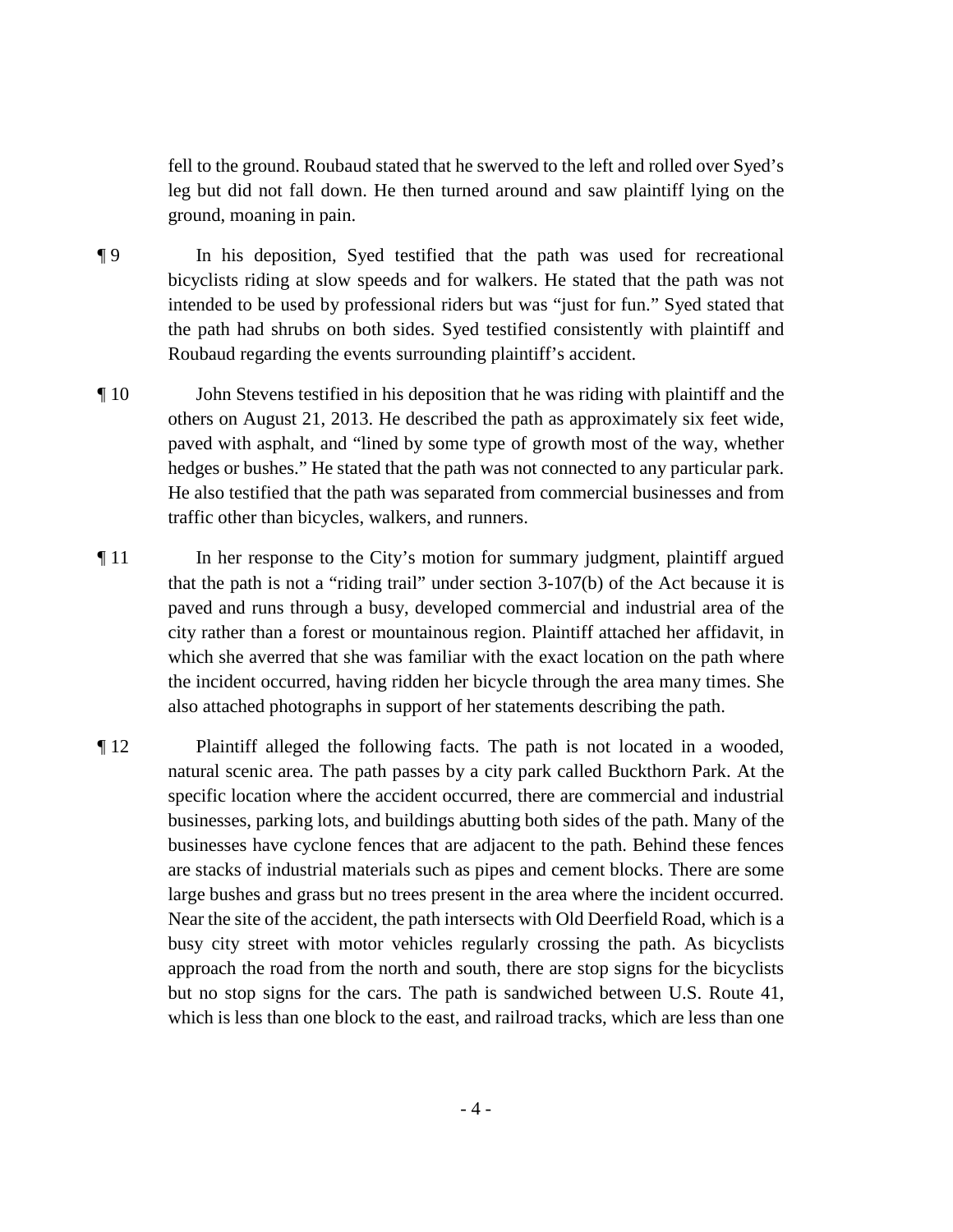block to the west. There are large ComEd utility poles that run alongside the entire path, with multiple power lines overhead.

- however, that the decisions of neighboring landowners to develop their property ¶ 13 In its reply, the City did not dispute the facts averred by plaintiff. It argued, and the fact that the path is adjacent to a road did not defeat the immunity conferred by section 3-107(b) of the Act. The City argued that the nature of the path itself is determinative of whether it is a "riding trail" under section 3-107(b). The City contended that the undisputed evidence, *i.e.*, that the path is surrounded by grass, shrubs, hedges, and bushes, shows that it is a "riding trail" as contemplated by section 3-107(b).
- ¶ 14 The circuit court allowed both defendants' motions and granted summary judgment in favor of defendants. On appeal, plaintiff did not challenge the judgment for the County. She argued that the grant of summary judgment for the City was error because the path was not a "riding trail," as that term has been construed by the appellate court.
- judgment in favor of the City and remanded the case to the circuit court for further "marked path through a forest or mountainous region." '" *Id.* **[1]** 23, 29 (quoting surrounding the path defeated the City's argument that it runs through a forest or ¶ 15 The appellate court reversed the circuit court's order granting summary proceedings. 2016 IL App (2d) 160035, ¶¶ 33-34 (affirming in part and reversing in part the circuit court's judgment). The appellate court reviewed the relevant case law and found that the judicially accepted definition of the word "trail" is " 'a *Brown v. Cook County Forest Preserve*, 284 Ill. App. 3d 1098, 1101 (1996), quoting Webster's Third New International Dictionary 2423 (1981)). The court concluded that the presence of industrial and residential development completely mountainous region. 2016 IL App (2d) 160035, ¶¶ 29-30. Therefore, the immunity provided by section 3-107(b) did not apply. *Id.*
- ¶ 16 This court allowed the City's petition for leave to appeal pursuant to Illinois Supreme Court Rule 315. Ill. S. Ct. R. 315(a) (eff. Mar. 15, 2016). We also allowed the Park District Risk Management Agency to file a brief as *amicus curiae* in support of the City.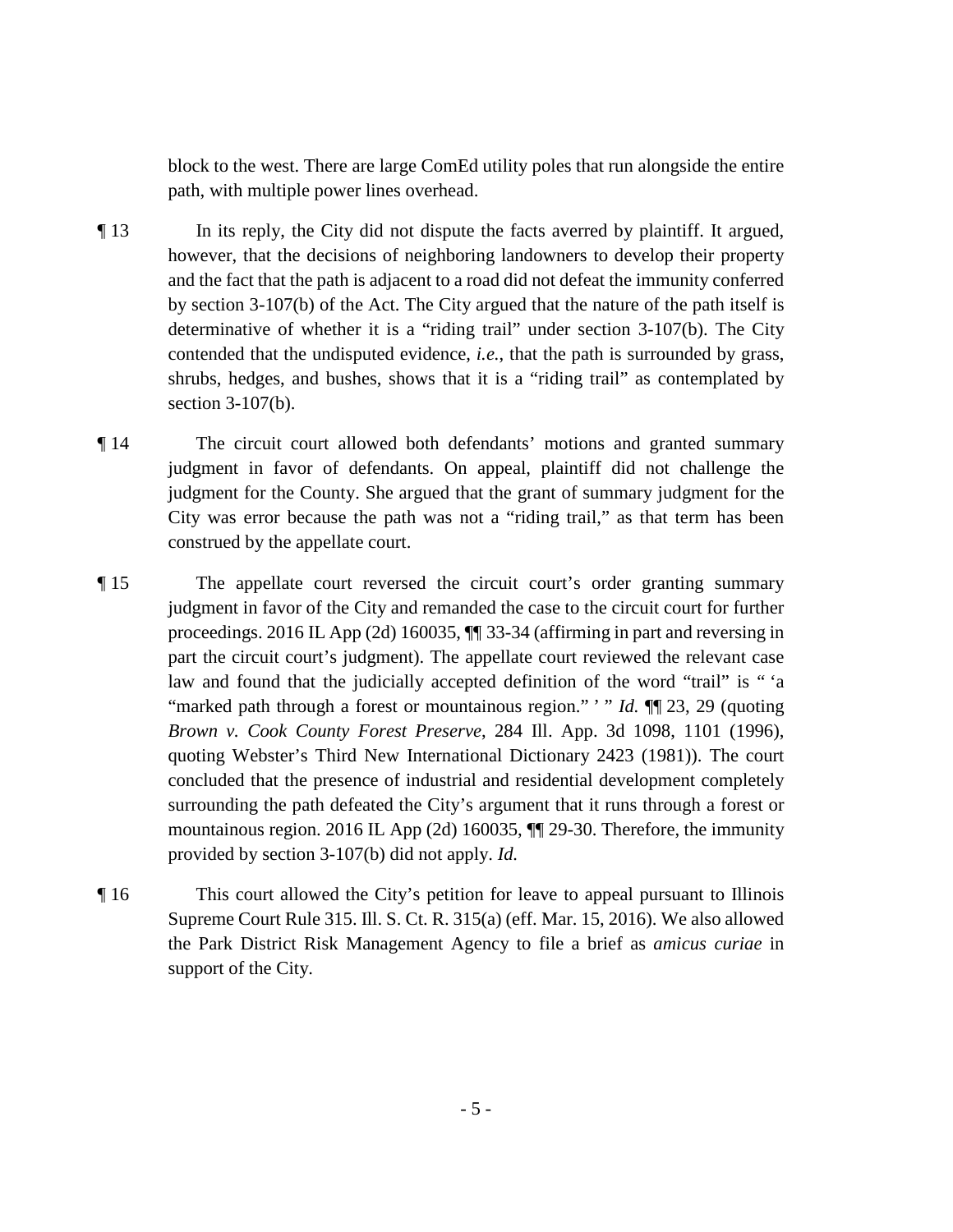#### ¶ 17 ANALYSIS

 issue of material fact and that the moving party is entitled to judgment as a matter of law. 735 ILCS 5/2-1005(c) (West 2012). This court reviews the circuit court's ¶ 18 This appeal requires us to review the circuit court's order granting summary judgment in favor of the City. Summary judgment is proper when the pleadings, depositions, affidavits, and other matters on file establish that there is no genuine summary judgment ruling *de novo*. *Bremer v. City of Rockford*, 2016 IL 119889, ¶ 20. Issues involving statutory interpretation are questions of law, which are also reviewed *de novo*. *Moon v. Rhode*, 2016 IL 119572, ¶ 22.

 immune from liability for plaintiff's injuries under section 3-107(b) of the Act. ¶ 19 The circuit court granted summary judgment to the City on the basis that it is Section 3-107 of the Act provides, in its entirety:

> "*Neither a local public entity nor a public employee is liable for an injury caused by a condition of:* (a) Any road which provides access to fishing, hunting, or primitive camping, recreational, or scenic areas and which is not a (1) city, town or village street, (2) county, state or federal highway or (3) a township or other road district highway. *(b) Any hiking, riding, fishing or hunting trail*." (Emphases added.) 745 ILCS 10/3-107 (West 2012).

¶ 20 There is no question that, if section 3-107(b) applies, the City is completely immune from liability, even for willful and wanton conduct. See *DeSmet v. County of Rock Island*, 219 Ill. 2d 497, 514 (2006) (when the plain language of an immunity provision in the Act contains no exception for willful and wanton conduct, it means that the legislature intended to immunize both negligence and willful and wanton conduct). Furthermore, there is no dispute that plaintiff's injury was caused by a condition of the path. The parties disagree, however, as to whether the Skokie Valley Bike Path is a "trail" within the meaning of section 3-107(b). The statute itself does not provide a definition of the term.

 Skokie Valley Bike Path is considered a "shared-use trail" by the Illinois ¶ 21 Before addressing the meaning of the statutory language, we note that the Department of Transportation (IDOT). IDOT is the state agency responsible for officially designating bikeways throughout the state pursuant to the Bikeway Act. 605 ILCS 30/2 (West 2012). Manuals published by IDOT provide that a shared-use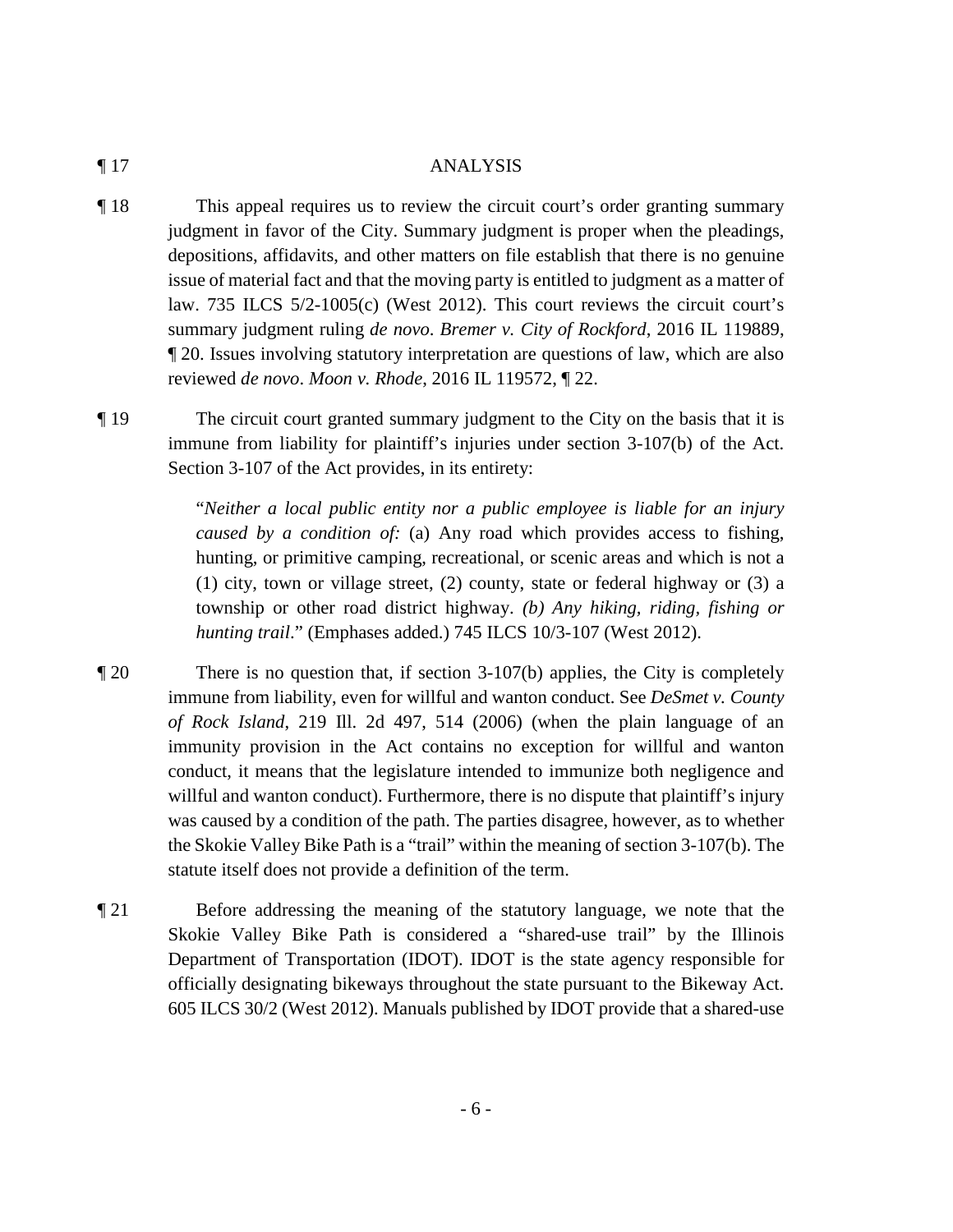trail is physically separated from the roadway and intended for use by bicycles and other non-motorized forms of transportation, including pedestrians, disabled persons in wheelchairs, and in-line skaters. See Illinois Department of Transportation, Bureau of Design and Environment Manual, 17-1.01 (2011); Illinois Department of Transportation, Bureau of Local Roads and Streets Manual, 42-1.01 (2013).

- ¶ 22 The Skokie Valley Bike Path, in particular, is a type of shared-use path called a west of the path. Skokie Valley Trail (Lake County) Illinois, *TrailLink by*  asphalt. It runs from the village of Lake Bluff at the northern end to the city of which are marked and include crosswalks. The path has a yellow, painted line including the North Shore Bike Trail, the Des Plaines River Trail, and the Robert McClory Bike Path. *Id.* "rail-with-trail" because it runs parallel to train tracks located about 40 feet to the *Rails-toTrails Conservancy*, https://www.traillink.com/trail/skokie-valley-trail (lake-county)/ (last visited Nov. 14, 2017). Running parallel to the path on the east side is U.S. Route 41. The path is approximately 10 miles long and paved with Highland Park at the southern end. *Id.* There are several major road crossings, dividing it into two lanes and has signs with mile markers for users of the path. Because the path shares a right-of-way with ComEd, high-voltage electrical wires run overhead along the entire path. *Id.* The path connects to other shared-use paths,
- ¶ 23 The appellate court below concluded that the Skokie Valley Bike Path was not a " 'marked path through a forest or mountainous region.' " *Id.* at 1101 (quoting area. *Id.* "trail" within the meaning of section 3-107(b). In so holding, the appellate court relied on the analytical framework adopted in a previous case, *Brown v. Cook County Forest Preserve*, 284 Ill. App. 3d 1098 (1996). In *Brown*, the court determined the meaning of the word "trail" in the statute by reference to a dictionary. The dictionary definition chosen by the court defined a "trail" as a Webster's Third New International Dictionary 2423 (1981)). The *Brown* court held that, since that the bicycle path at issue in that case ran through a forest or a "natural and scenic wooded area[ ]," it was a "riding trail" under section 3-107(b). *Id.* The fact that the path was paved did not alter the court's analysis since, according to the court, the only relevant characteristic of the path was that it traversed a forested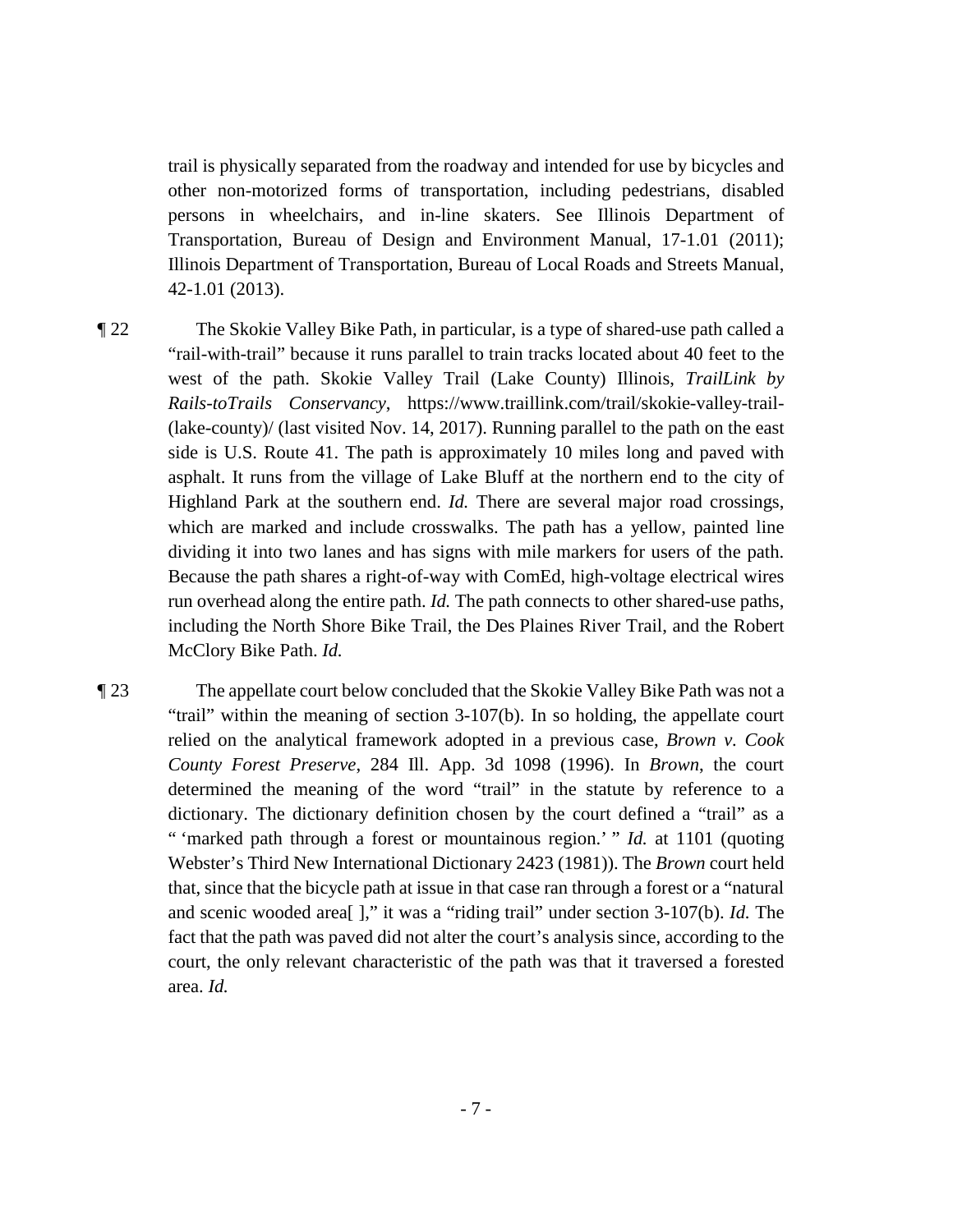*Brown* court, holding: ¶ 24 The appellate court in this case used the same analytical framework as the

> "the case law that we follow does require that, to be within section 3-107(b), a path not only be used by bicyclists (or hikers or both) but be located within a ' "forest or mountainous region" ' [Citations.] As a matter of law, this restriction defeats the City's assertion that the path is a riding or hiking trail. No contention has been made that the path is located in a mountainous region (mountains being scarce in Lake County). No serious contention can be made that the path is located in a forest; no reasonable person who views the photographs of the path and its surroundings, or even reads their descriptions by those who have seen them, would describe those surroundings as a forest. The path is bordered by narrow bands of greenway that sport some shrubs and a few trees; these narrow bands are surrounded by industrial development, residential neighborhoods, parking lots, railroad tracks, and major vehicular thoroughfares (to the east *and* south of the area of the accident). The case for considering the path a riding trail would not succeed even if utility poles could be considered trees with power lines for branches." (Emphasis in original.) 2016 IL App (2d) 160035, ¶ 29.

 Accordingly, under the appellate court's approach, the application of the statute and the existence of blanket immunity turn on whether the trail runs through a forest or "natural and scenic wooded area."

- long-standing principle of statutory construction that it is the court's duty to ¶ 25 Without expressing any view on the correctness of the result in the *Brown* case, we believe the analytical framework adopted by that court was misguided. First, when using a dictionary to help determine statutory meaning, it is appropriate to use one in existence at the time of the statute's enactment. See *Sayles v. Thompson*, 99 Ill. 2d 122, 125 (1983) ("[t]he meaning of a statute or constitutional provision depends upon the intent of the drafters *at the time of its adoption*, and it is a ascertain and effectuate that intent" (emphasis added)). The *Brown* court used a definition from a dictionary published in 1981, well after section 3-107(b) was enacted in 1965.
- ¶ 26 Second, *Brown* misquoted the definition of the word "trail" in the dictionary it cited. The entire definition is "a blazed or otherwise marked path through a forest or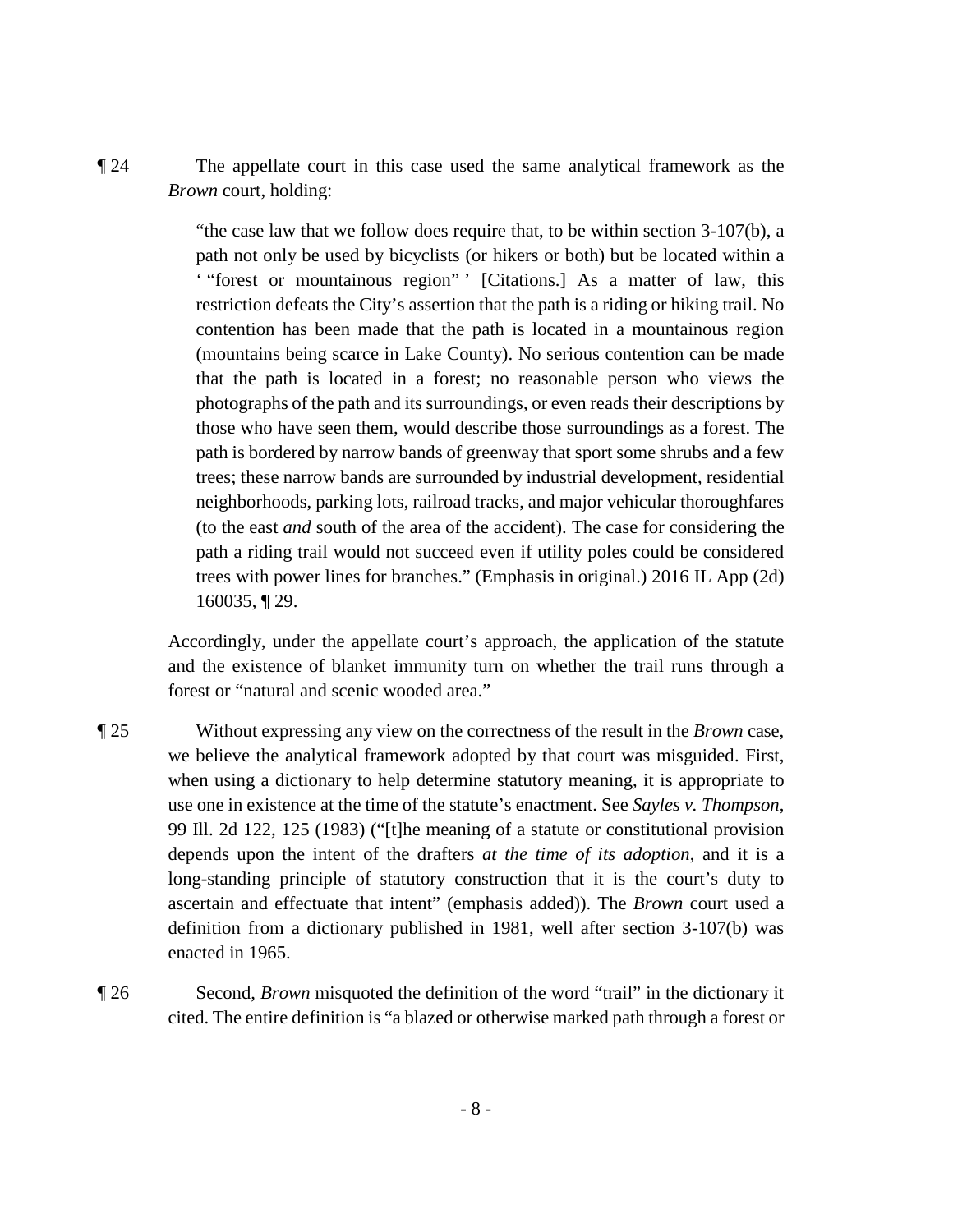mountainous region." Webster's Third New International Dictionary 2423 (1981). From the same dictionary, the word "blaze" means "a mark made on a tree usu. by chipping off a piece of the bark." *Id.* at 232. To "blaze" a trail means to "to mark out (as a path) by making blazes on trees." *Id.* Thus, a "blazed or otherwise marked path" is one made by chipping pieces out of trees. In other words, the definition used by *Brown* has nothing to do with shared-use trails or designated bicycle paths.

 word "trail" outside the context of the statute in order to determine its meaning. It is that the meaning of a word cannot be determined in isolation, but must be drawn statute as a whole, " 'with each provision construed in connection with every other 291 (2004) (quoting *Paris v. Feder*, 179 Ill. 2d 173, 177 (1997)); 2A Norman ¶ 27 Third, and most importantly, the appellate court in *Brown* erred in viewing the a "fundamental principle of statutory construction (and, indeed, of language itself) from the context in which it is used. [Citations.]" *Deal v. United States*, 508 U.S. 129, 132 (1993). "The terms in a statute are not to be considered in a vacuum." *M.I.G. Investments, Inc. v. Environmental Protection Agency*, 122 Ill. 2d 392, 400 (1988). Rather, the words and phrases in a statute must be construed in light of the section.' " *Eden Retirement Center, Inc. v. Department of Revenue*, 213 Ill. 2d 273, Singer & Shambie Singer, Sutherland Statutes and Statutory Construction § 46:5 (7th ed. 2007).

 statute as a whole, the *Brown* court isolated the word from the statute and assigned to it a definition from a dictionary. But dissecting an individual word or phrase ¶ 28 Instead of considering the meaning of the word "trail" in the context of the from a statutory provision and mechanically applying to it a dictionary definition is clearly not the best way of ascertaining legislative intent. See *Whelan v. County Officers' Electoral Board*, 256 Ill. App. 3d 555, 558 (1994). As Judge Learned Hand observed:

> "Of course it is true that the words used, even in their literal sense, are the primary, and ordinarily the most reliable, source of interpreting the meaning of any writing: be it a statute, a contract, or anything else. But it is one of the surest indexes of a mature and developed jurisprudence not to make a fortress out of the dictionary; but to remember that statutes always have some purpose or object to accomplish, whose sympathetic and imaginative discovery is the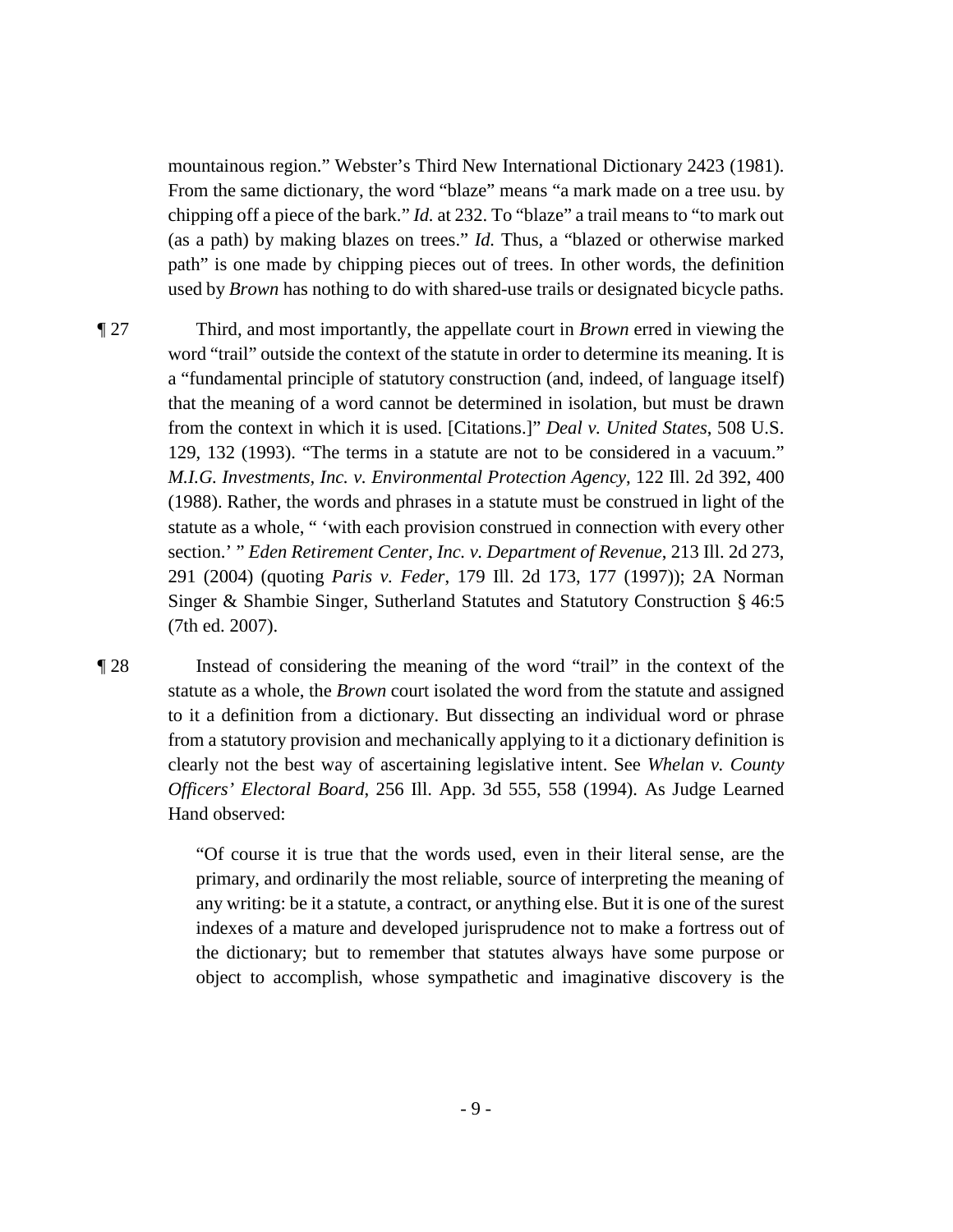surest guide to their meaning." *Cabell v. Markham*, 148 F.2d 737, 739 (2d Cir. 1945).

- ¶ 29 The appellate court's decision to define the word "trail" using a general a certain number of trees surrounding the trail to constitute a "forest" or "scenic with whether a governmental entity should be held liable for creating a risk of dictionary definition of the term distorts the meaning of the statute by divorcing the term from its context. Under the appellate court's rationale, a governmental entity is immune from liability for conditions on a trail only if there is sufficient foliage or wooded area." This analysis is both subjective and arbitrary and has nothing to do injury to users of a trail. Nevertheless, although we disagree with the appellate court's analysis, we agree that section 3-107(b) is not intended to apply to a bicycle path like the one in the present case.
- such as "trail" in section 3-107(b) "must be read in the context of the entire ¶ 30 In construing a statute, our primary objective is to ascertain and give effect to the legislature's intent. *People v. Gutman*, 2011 IL 110338, ¶ 12. The best indicator of that intent is the statutory language, given its plain and ordinary meaning. *Id.* As we have stated, unless a word in a statutory sentence is defined in the statute, it must be read in context in order to determine its meaning. Accordingly, a word sentence in which it appears." *Skolnick v. Altheimer & Gray*, 191 Ill. 2d 214, 229 (2000).
- ¶ 31 Section 3-107(b) does not state that immunity applies to an injury caused by a 3-107(b), we are guided by the commonsense principle "that words grouped in a condition of "any riding trail." Rather, it provides that immunity applies to an injury caused by a condition of "[a]ny hiking, riding, fishing or hunting trail." 745 ILCS 10/3-107(b). When construing a series of terms such as the ones in section list should be given related meaning." *Third National Bank in Nashville v. Impac Ltd.*, 432 U.S. 312, 322 (1977). This principle is related to the canon of statutory construction known as *noscitur a sociis*, *i.e.*, " 'a word is known by the company it keeps.' " *People v. Gaytan*, 2015 IL 116223, ¶ 30 (quoting *Jarecki v. G.D. Searle & Co.*, 367 U.S. 303, 307 (1961)). In other words, "a word is given more precise content by the neighboring words with which it is associated." *United States v. Williams*, 553 U.S. 285, 294 (2008).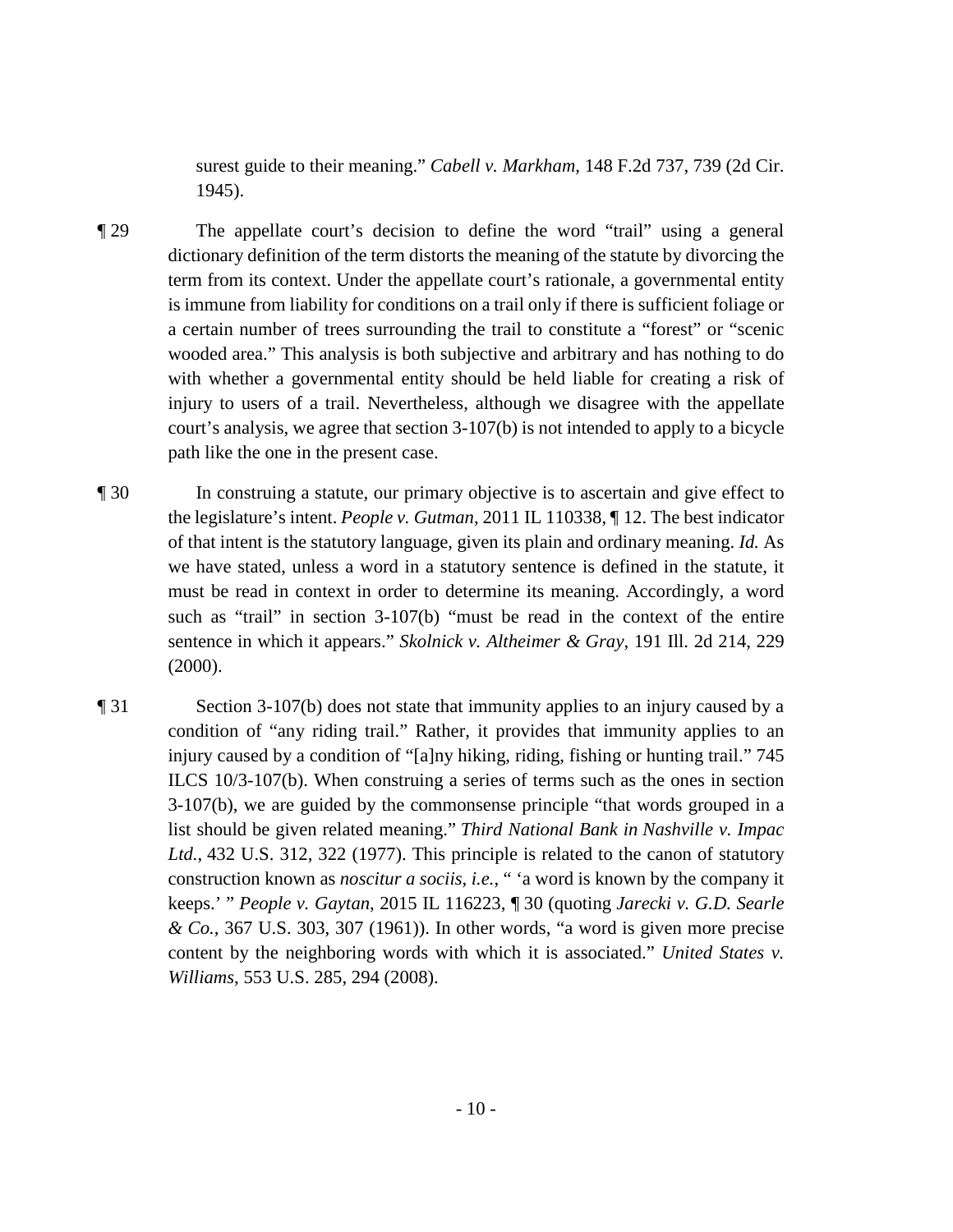- [legislative acts].' " *Gustafson v. Alloyd Co.*, 513 U.S. 561, 575 (1995) (quoting ¶ 32 The canon of *noscitur a sociis* is particularly useful when construing one term in a list, in order "to avoid ascribing to one word a meaning so broad that it is inconsistent with its accompanying words, thus giving 'unintended breadth to *Jarecki*, 367 U.S. at 307). For example, in *Gustafson*, the United States Supreme Court "interpreted the word 'communication' in  $\S 2(10)$  of the Securities Act of 1933 [(48 Stat. 74 (1933) (codified as amended at 15 U.S.C. § 77b(a)(10)))] to refer to a public communication, rather than any communication, because the word appeared in a list with other words, notably 'notice, circular, [and] advertisement,' making it 'apparent that the list refer[red] to documents of wide dissemination.' " *Yates v. United States*, 574 U.S. \_\_\_, \_\_\_, 135 S. Ct. 1074, 1085 (2015) (quoting *Gustafson*, 513 U.S. at 575-76). "And [the Court] did so even though the list began with the word 'any.' " *Id.* at \_\_\_, 135 S. Ct. at 1085.
- argument that the Skokie Valley Bike Path is obviously a "trail" as that word is ¶ 33 Utilizing these principles of statutory interpretation, we reject the City's ordinarily and popularly used. According to the City, the numerous references in the record describing the path as a "trail" are compelling evidence that the path is a "riding trail" as set forth in section 3-107(b). The City engages in the same flawed analysis as the appellate court, however, removing the word "trail" from the context of the statute and assigning to it a broad, general definition. Reading the text as a whole, we find that the words "hiking," "fishing," and "hunting" dictate a narrower construction of the term "trail." If section 3-107(b) stated that immunity applied to "any jogging, riding, in-line skating, or stroller trail," then it would be easy to find that a shared-use path such as the Skokie Valley Bike Path is a "riding trail." However, the inclusion of the words "hiking," "fishing," and "hunting" in the same sentence as "riding" indicates that the legislature intended to apply blanket immunity only to primitive, rustic, or unimproved trails. The word "hunting," in particular, leads us to this conclusion. A trail that leads to a deer blind or other hunting spot will likely be minimal, to avoid disturbing the game. There is no reasonable way that a hunting trail can be associated with or given a related meaning to the type of shared-use path at issue here.
- the doctrine of *in pari materia*, two sections of the same statute "will be considered ¶ 34 Further support for our interpretation of the statutory language in section  $3-107(b)$  is found when we compare it with the language in section  $3-107(a)$ . Under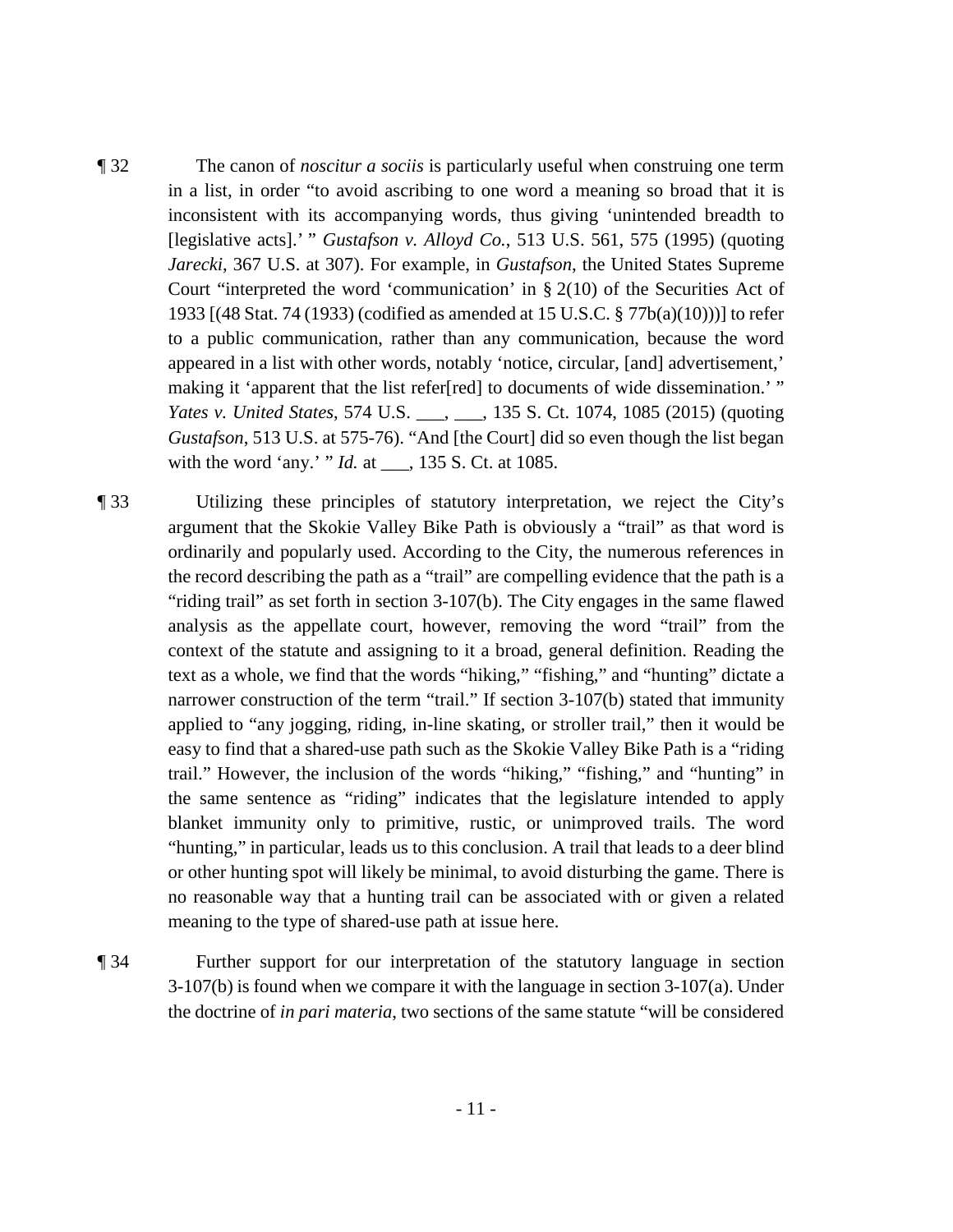from liability for an injury caused by a condition of: "(a) Any road which provides with reference to each other, 'so that they may be given harmonious effect.'" *Collinsville Community Unit School District No. 10 v. Regional Board of School Trustees*, 218 Ill. 2d 175, 185 (2006) (quoting *Land v. Board of Education of the City of Chicago*, 202 Ill. 2d 414, 422 (2002)). Section 3-107(a) grants immunity access to fishing, hunting, or primitive camping, recreational, or scenic areas and which is not a (1) city, town or village street, (2) county, state or federal highway or  $(3)$  a township or other road district highway." 745 ILCS 10/3-107(a) (West 2012). The reference in section 3-107(a) to roads that provide access to "primitive" areas, rather than official streets, suggests that the legislature intended section 3-107 of the Act to apply to primitive, unfinished trails and roads. See *Goodwin v. Carbondale Park District*, 268 Ill. App. 3d 489, 493 (1994) ("Reading section 3-107 as a whole indicates that the property referred to therein is unimproved property which is not maintained by the local governmental body and which is in its natural condition with obvious hazards as a result of that natural condition.").

Park District, 2012 IL 112788, ¶ 10. Section 3-106 of the Act provides: *Park District*, 2012 IL 112788,  $\P$  10. Section 3-106 of the Act provides:<br>"Neither a local public entity nor a public employee is liable for an injury where ¶ 35 In addition, the City's interpretation of the statute leads to anomalous results when applied to a bicycle path located in a recreational area such as a public park. In construing statutory language, we may consider the consequences that would result in interpreting the statute one way or the other. *County of Du Page v. Illinois Labor Relations Board*, 231 Ill. 2d 593, 604 (2008). We also presume that the legislature did not intend absurdity, inconvenience, or injustice. *Brucker v. Mercola*, 227 Ill. 2d 502, 514 (2007). Many shared-use paths run through public parks and other recreational areas. Under section 3-106 of the Act, injuries occurring due to a condition of recreational land are subject to immunity only for negligent conduct and not for willful and wanton conduct. See *Moore v. Chicago* 

the liability is based on the existence of a condition of any public property intended or permitted to be used for recreational purposes, including but not limited to parks, playgrounds, open areas, buildings or other enclosed recreational facilities, unless such local entity or public employee is guilty of willful and wanton conduct proximately causing such injury." 745 ILCS 10/3-106 (West 2012).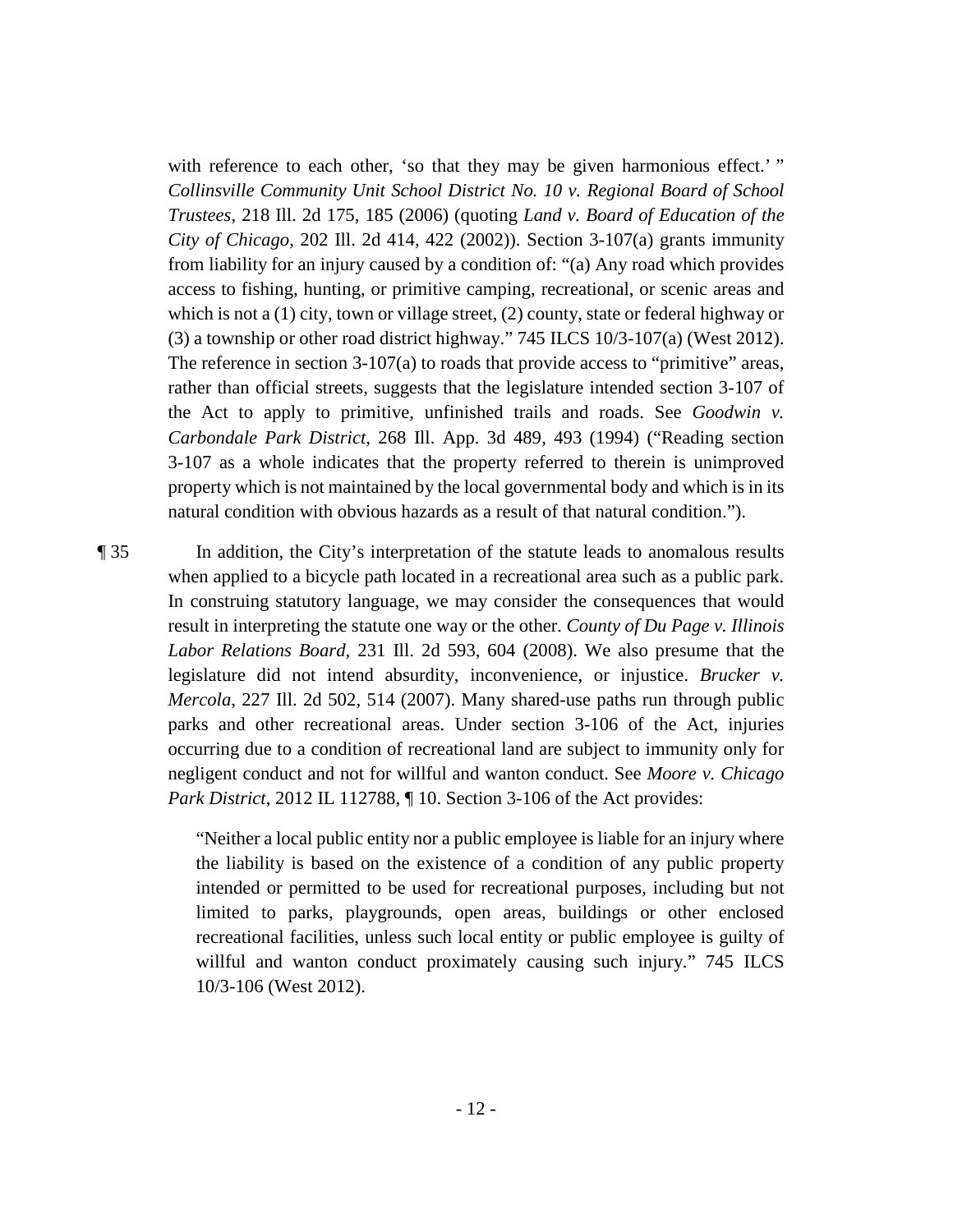occurring on park grounds next to the path. This inconsistent treatment can be If a bicycle path winding through a public park were subject to blanket immunity under section 3-107(b), a pedestrian would be barred from suing for an injury caused by a condition of the path, while being able to sue for the exact same injury avoided, however, by construing the Act so that a shared-use trail in a public park or recreational area is subject to section 3-106 of the Act rather than section 3-107(b).

immunity for all bicycle paths would promote the public policy underlying the

statute. According to the City, the public policy behind section 3-107(b) is to promote the expenditure of public funds for the purpose of creating greater access to riding trails, rather than to divert those funds to pay damage claims stemming from the condition of those trails. *Cf. Moore*, 2012 IL 112788, ¶ 22 (discussing the public policy rationale for section 3-106 of the Act). But public policy also points

the other way. After all, it seems strange to say that a local public entity can build

and maintain a bike trail, encourage people to use it, and represent that it is safe but then escape all liability for injuries caused by even the most egregious misconduct

¶ 36 The City also contends that construing the statute broadly to grant blanket

in failing to maintain it.

¶ 37 At the same time, it makes sense to apply blanket immunity to undeveloped, unimproved trails that are left in their natural state as a feature of those trails. Requiring public entities to maintain such trails "would defeat the very purpose of these types of recreational areas, that is, the enjoyment of activities in a truly natural setting." *Goodwin*, 268 Ill. App. 3d at 493. A law review article published shortly after section 3-107 was enacted makes a similar point:

> "There is at least one situation in which it may be undesirable to require a public entity to maintain its land in safe condition, and that is as to those lands set aside for hiking, camping, fishing, and hunting. The users of these lands desire to have the property maintained in its natural condition. To maintain this land in a reasonably safe condition would, to some degree, defeat the purpose for which such lands have been provided." Comment, *Illinois Tort Claims Act: A New Approach to Municipal Tort Immunity in Illinois*, 61 Nw. U. L. Rev. 265, 287 n.102 (1966).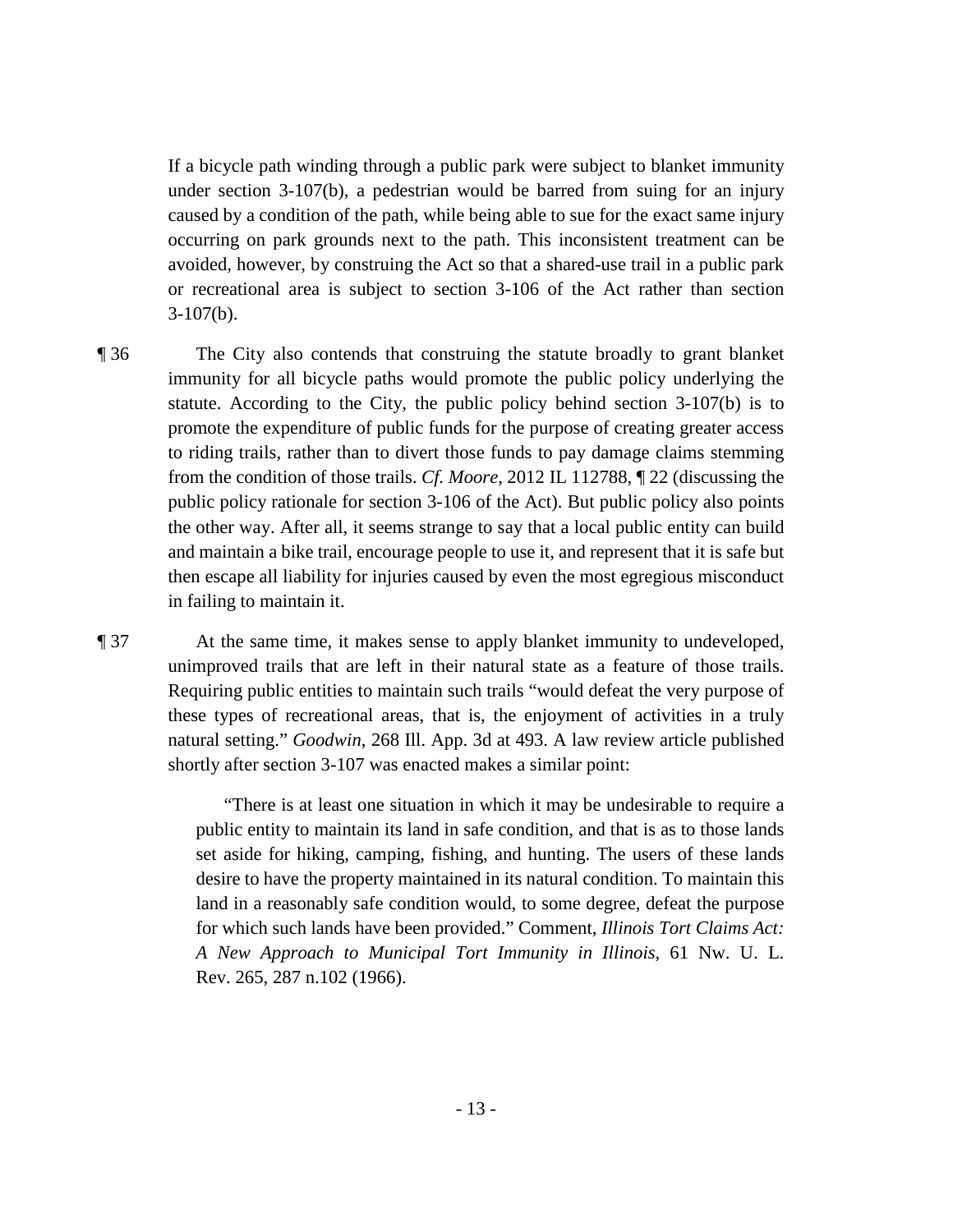strictly construed against the governmental entity claiming immunity. *Van Meter v.*  Because there are legitimate policy reasons for giving the statute a narrow application, the policy reasons offered by the City cannot overcome the language of the statute. Furthermore, the Act is in derogation of the common law and must be *Darien Park District*, 207 Ill. 2d 359, 368 (2003).

- ¶ 38 The City makes an additional argument that the definition of a "recreational trail" in section 10 of the Recreational Trails of Illinois Act (20 ILCS 862/10 (West 2012)) should be read into section 3-107(b) of the Tort Immunity Act. *Id.* (defining a "recreational trail," in part, as "a thoroughfare or track across land or snow"). We reject this argument. The two statutes have different purposes and different contexts, and it is inappropriate to import the definition of the term "trail" from one statute to another, since "the context in which a term is used obviously bears upon its intended meaning." *People ex rel. Illinois Department of Labor v. E.R.H. Enterprises, Inc.*, 2013 IL 115106, ¶ 29.
- pushing strollers, or similar forms of transportation. The Skokie Valley Bike Path is bicycles, pedestrians, and in-line skaters. It is not a "trail" within the meaning of the in this case, and summary judgment for the City was improper. ¶ 39 Accordingly, we hold that section 3-107(b) of the Act was intended to apply only to primitive or rustic trails. These include any designated hiking, riding, fishing, or hunting trail that retains its original, natural surface and is not improved with asphalt, concrete, crushed aggregate, or similar finishes and is not intended for ordinary "on-road" type bicycles, bicyclists pulling children in trailers, pedestrians a 10-mile-long, shared-use path, paved with asphalt and held out for the use of statute as this court has interpreted the term. Thus, section 3-107(b) does not apply
- plaintiff's alternative argument that the City waived its tort immunity defense  $\parallel$  40 As a final matter, in light of our holding that immunity under section 3-107(b) is inapplicable to the allegations in plaintiff's complaint, we need not address through its maintenance agreement with the County.

### ¶ 41 CONCLUSION

¶ 42 For the foregoing reasons, we find that the circuit court's order entering summary judgment in favor of the City was in error. We thus affirm the appellate